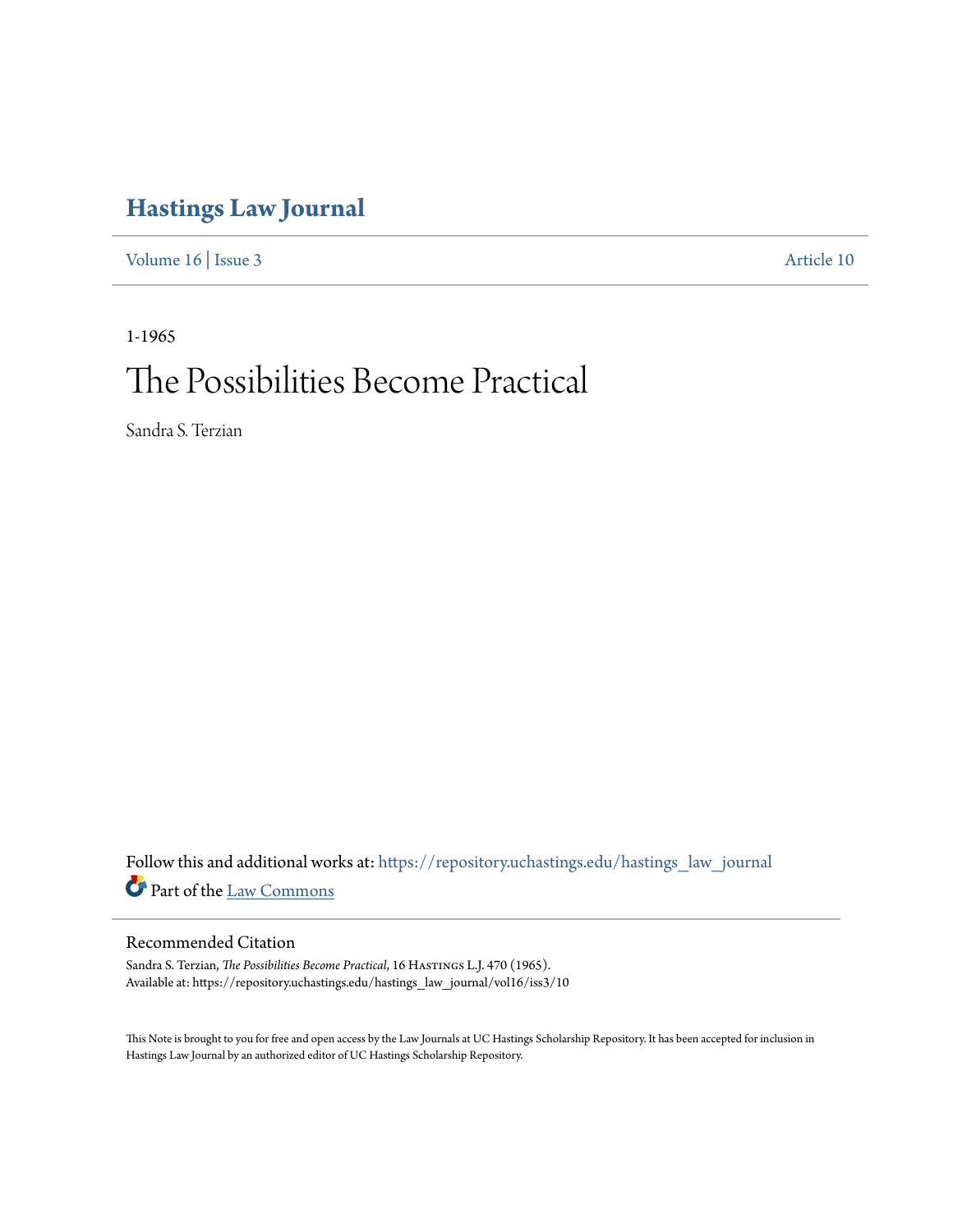redress for wrongs done to a minority. There are proper and lawful means of seeking redress of wrongs, including orderly picketing. The law of criminal conspiracy can and should be applied to unlawful mass demonstrations to insure that the proper and lawful means will be used in the future.

*Yvonne Merga\**

Member, Third Year Class.

# THE **POSSIBILITIES BECOME** PRACTICAL-Wong *v. DiGrazia*

"To become so enamored with the paraphernalia of law as to lose sight of its noble objective is the great legal disease."

**NIZER, MY LIFE IN COURT 523** 

In any contest to determine which rule of law best exemplifies the result of "the great legal disease," the rule against perpetuities might well take first place. Few rules of law have inspired such delight in detail and reverence for dogma by courts and scholars. "[F]ew, if any, areas of the law have been fraught with more confusion or concealed more traps for the unwary draftsman," stated the California Supreme Court in *Lucas v. Hamm.1* In that case, the'court held that although an attorney is liable for malpractice if he fails to use reasonable skills when employed to render legal services, the rule against perpetuities did not lie within the area of "reasonable skills." It was not negligence for an attorney to fail to comprehend the intricacies of the California rule against perpetuities. Professor Leach of Harvard has described the rule as "a dangerous instrumentality in the hands of most members of the bar."2

When a rule of law has become so encrusted with tradition and formalism that its purpose and function has become forgotten, it must be reassessed. Does the rule still have a useful function to perform in present-day society? If'so, what lies behind all of the confusion? If the rule is so complex as to be held beyond the comprehension of the ordinary member of the bar, something must be done to sim**plify** its application.

The purpose and social policy underlying the rule against perpetuities is as valid today as it was when first evolved in the seventeenth century. The rule seeks to balance competing interests of society and the individual. The individual wishes to control the disposition of his property. His plan of disposition is frequently such that, if carried out, the property might be burdened with devolutionary controls for innumerable generations to come. Society wishes property kept free of burdens which would unduly hamper its flow through the channels of commerce and the economy. To that end, the law has devised various

<sup>156</sup> Cal. 2d 583, 592, 364 P.2d 685, 690 (1961). <sup>2</sup> Leach, *Perpetuities Legislation, Massachusetts Style,* 67 **HARv.** L. **hEy.** <sup>1349</sup> (1954).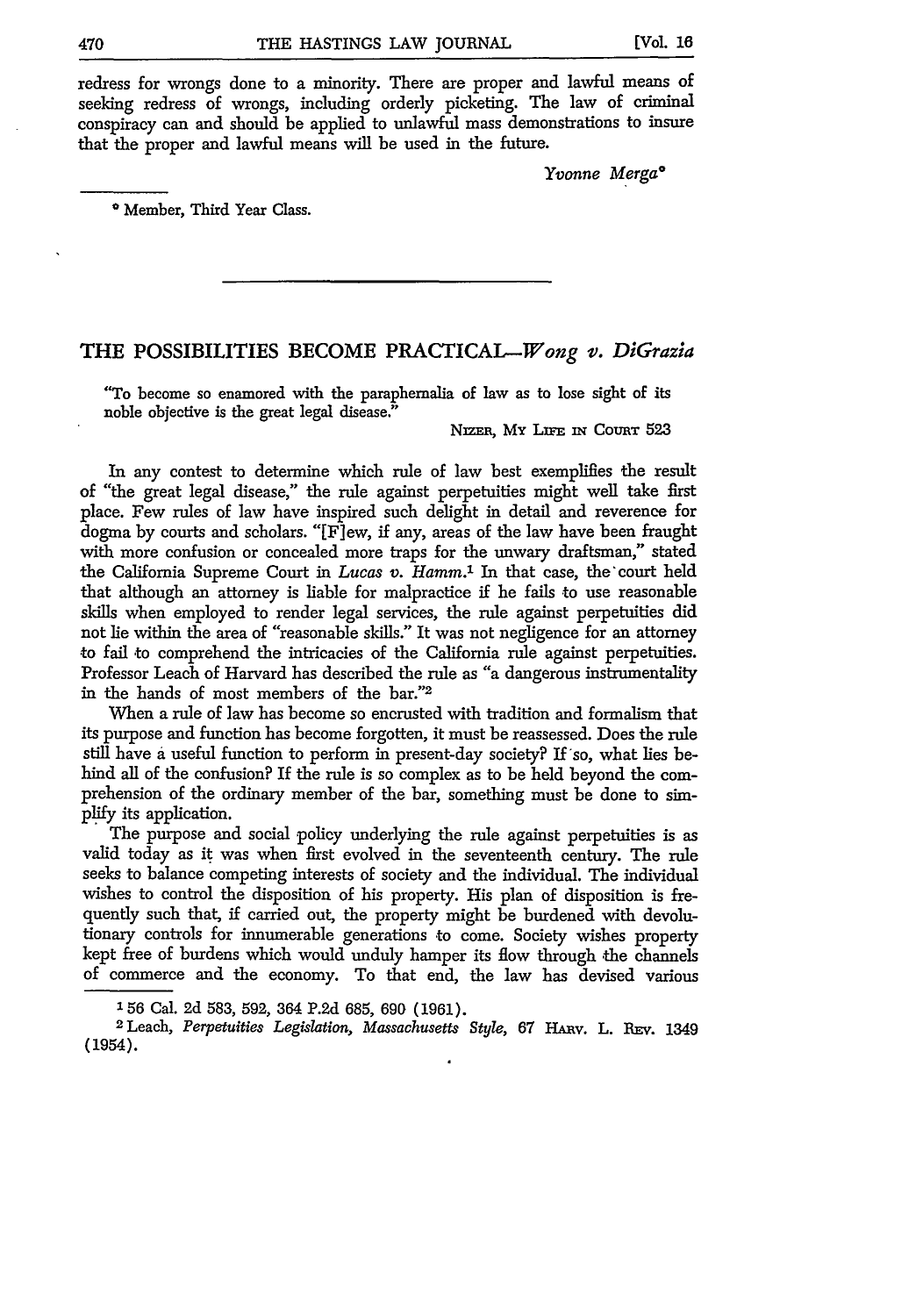means of ridding property of controls which fetter its alienability. The rule against perpetuities is used to rid the property of the indirect fettering caused by contingent interests which might remain contingent too far into the future. The rule says to the individual, in effect: 'Ve will allow you to burden your property with devolutionary controls *provided* you do not do so for too long a period of time." The period of time deemed permissible by the common law was one measured by lives in being plus twenty-one years.<sup>3</sup>

#### *The* **"All** *Possibilities" Rule*

The unwary or unimaginative draftsman has often fallen into the trap of the "all possibilities" rule. Under this rule, when one considers the application of the rule against perpetuities to a given limitation, one has to consider all possibilities which might occur under the terms of the limitation. The possibilities to be considered are those existing at the time the interest was created. One is to have no regard for reasonable probabilities that the interest would remain contingent for too long a period. The fact that between the time the interest was created and the litigation raising'the question the event forming the "possibility" on which invalidity is predicated had ceased to be possible, is immaterial. 4 In other words, by the words of the instrument itself, in light of facts existing when the instrument took effect, it must be certain the interest will not violate the rule. No possibility, however remote or ingenious, is to be overlooked. Once such a possibility is discovered, the rule is applied<sup>5</sup> and the interest invalidated.

**A** brief survey of the cases discloses that the main problem in applying this rule lay in the definition of the word "possibility." While the attorney preparing the document tends to consider only possibilities within the realm of reality, the courts tend to measure by possibilities which could be said to lie only within the realm of abstract theory, in many instances having little or no relation to the realities of the situation. The courts have developed an unsettling ability to unearth contingencies the draftsman has failed to cover.<sup>6</sup> In application, this can lead to rather astounding results.

**3** This note is concerned only with the application of the rule against perpetuities, and no attempt will be made to discuss the rule itself. For brief treatments of the rule against perpetuities, see Leach, *Perpetuities in a Nutshell,* 51 HAzv. L. REv. 638 (1938); Sams, HADBooxc OF Fuuaa I TEESTs **§§** 108-15 (1951). For more extended treatment, see **RESTATEMENT, PROPERTY §§** 370-403 (1944); 6 **AMERicAN** LAw **OF** PROPERTY §§ 24.1-.68 (1952); GRAY, THE RULE AGAINST PERPETUITIES (4th ed. 1942); MoRRIs & **LEACH, TxE** RurLE **AGAINST** PERPETurrms (2d ed. 1962); 5 **PowELL, REAL** PROPERTY § 759-90 (1962); SIMES & SMITH, THE LAW OF FUTURE INTERESTS **§§** 1201-97 **(2d** ed. 1956). The rule against perpetuities in California has had four different periods, at times embodying two different concepts in the rule, and at times with different periods of time applicable to each concept. For coverage of the rule in California, see 5 PowELL, REAL PROPERTY **[** 811 (1962).

4Prior to this time, California had frequently used construction to keep interests valid, and had a rule that, between two possible constructions, the one which would render the provision valid under the rule against perpetuities should prevail. This rule was not, however, carried to the extent it could have been. For further discussion, see 5 POwELL, **REAL** PROPERTY **ff 811[6]** (1962).

**5** GRAY, THE RULE AGAINST PERPETUrrIES **§** 629 (4th ed. 1942).

**6 See** discussion and collection of cases in 5 PowELL, REAL PROPERTY **fftf** 766, 777, 784, 789 (1962), for tendency of courts to construe in favor of validity.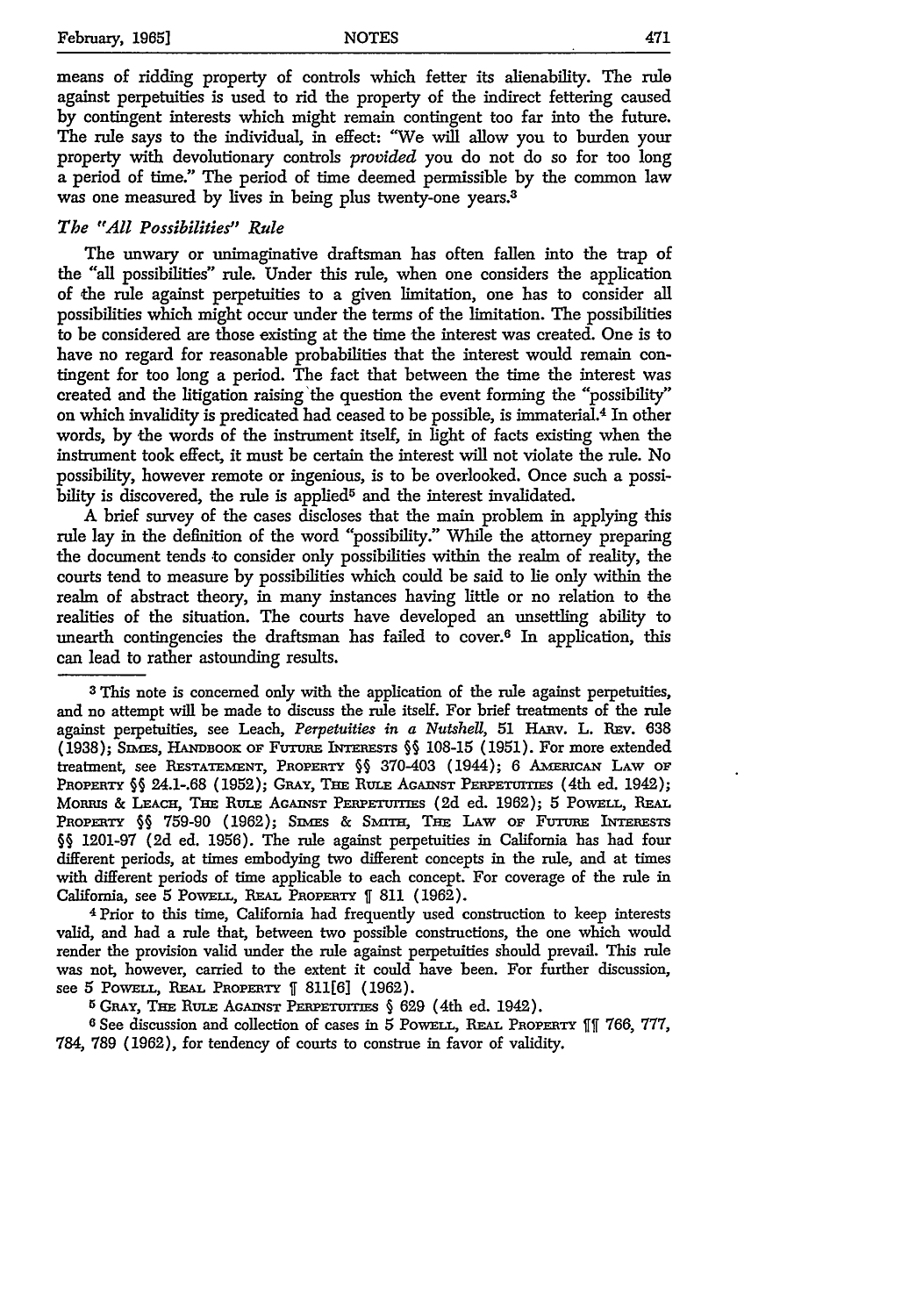An excellent example of this rule in action was *Haggerty v. City of Oakland.7* The case dealt with a lease to commence on the date the building in question was completed. The builder was to pursue such completion with "due diligence." The court held that the lessee's interest was invalid; it violated the rule against perpetuities. The interest was conditioned upon the happening of an event-the completion of the building-and was, therefore, a contingent interest. There was no express guarantee in the instrument that the building was to be completed within the permissible period of twenty-one years, or that if the building was not completed within twenty-one years, the lessee's interest would fail. Therefore, the court reasoned, it was "possible" that the lessee's interest would remain outstanding and contingent for longer than the twenty-one year permissible period.

To hold this contingency a "possibility," the court, by implication, assumed the following to be within the realm of "possibility": (1) That the lessee would have no power to make the interest vest within a reasonable time, being necessarily less than the twenty-one year permissible period, by obtaining specific enforcement of the contract if the lessor were not diligent in completing construction. (2) That the lessee had no power to make his interest fail within the twenty-one year permissible period by pleading frustration of purpose if the building was not completed within a reasonable time, even if the lessor were not at fault. (3) That the lessee, with both of the above remedies available to him, would sit on his rights. Therefore, there was no certainty that the interest would vest or fail within the permissible period. (4) That there was lack of any remedy in the lessor, in the event the lessee did sit on his rights, to destroy the contingent lease interest. This last assumption could only be based on the "possibility" that, should the lessee decide to set up his interest to bar any alienation of the property in question by the lessor, a court would sustain him, without barring him by estoppel or laches.

The light of reason returned in *Wong v. DiGrazia.8* The case was factually on all fours with the *Haggerty* case, and was also decided under pre-1963 law. The supreme court adopted what might be called the "rule of reasonable construction" in applying the rule against perpetuities to a limitation, and held the interest involved did not violate the rule.

The court did not choose to make a specific exemption from operation of the rule for commercial transactions. 9 The court did not twist words to hold that the interest created was one which was presently vested, with only enjoyment and possession postponed, so that the rule was not applicable1o The court held rightly that this interest was contingent, the contingency being the completion of the building,<sup>11</sup> and, therefore, subject to the rule against perpetuities. By use of this reasoning, it is hoped that the court was laying the foundation for extension of this doctrine into areas other than commercial transactions.

**<sup>7</sup>** 161 Cal. App. 2d 407, 326 P.2d 957 (1958).

**<sup>8 60</sup>** Cal. 2d 525, **386 P.2d 817** (1963).

*<sup>9</sup> Id.* at 532, **386** P.2d at 822.

*<sup>1</sup>l Id.* at 534, **386** P.2d at 823.

*<sup>11</sup> Id.* at 535, **386** P.2d at 824.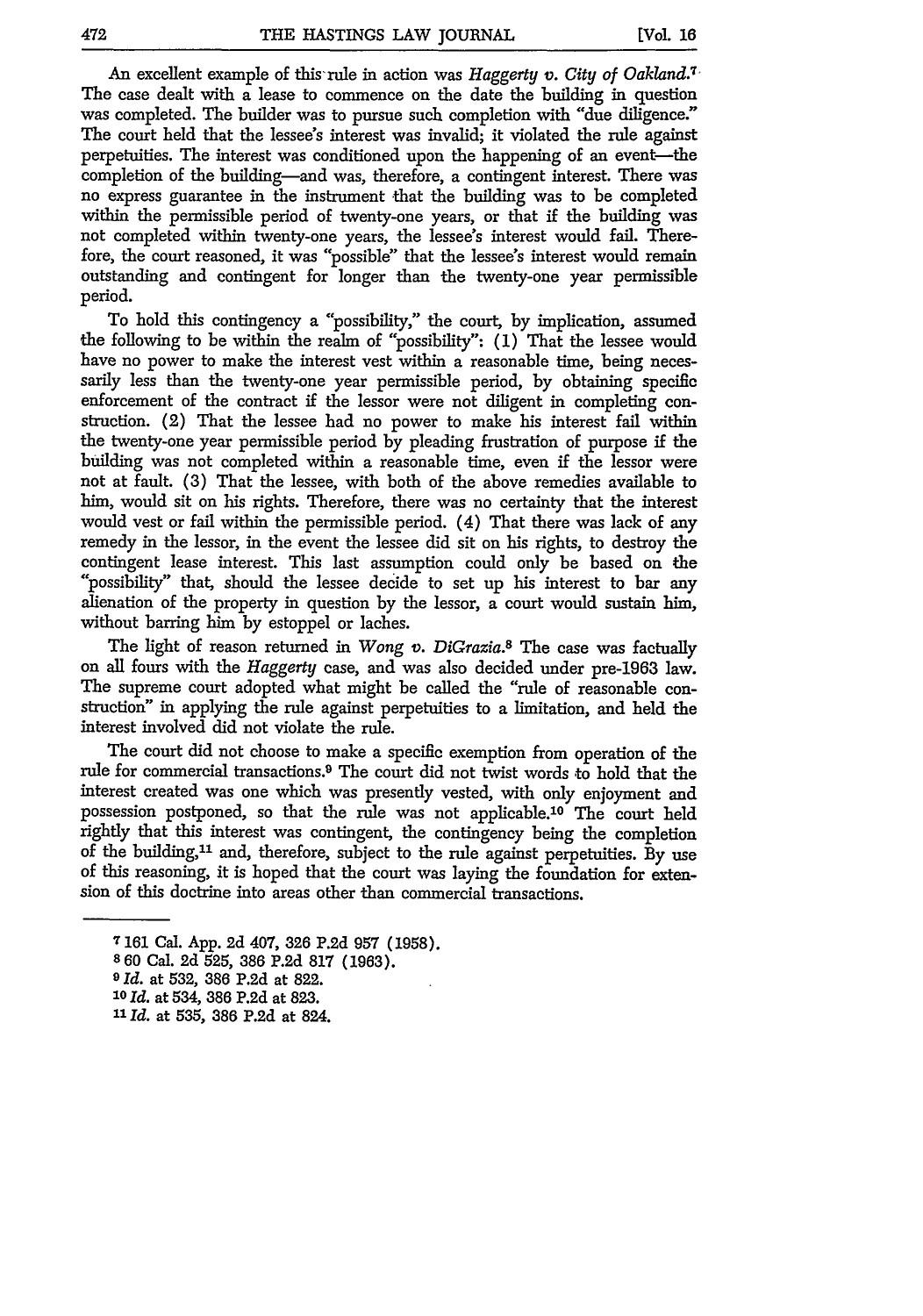# *The Rule of Reasonable Construction*

Justice Tobriner reasoned as follows: One must apply the all possibilities rule in any case involving the rule against perpetuities. Before one can apply the all possibilities rule, however, one must first construe the document in question. One construes a contract in a reasonable manner. One looks at the whole contract, the circumstances surrounding its execution, and the facts and practical realities of the transaction. One must also consider the remedies available to each of the parties, should the other fail to carry out his obligations. Then, as nearly as possible, one determines what the parties meant by their words. If one considered the words alone, taken out of the circumstances in which the contract was executed, the words creating this interest made it theoretically possible the interest would remain contingent for longer than the permissible period. To do so, however, was to ignore the plain realities of the transaction.

In light of the surrounding circumstances, the available remedies, and the nature of the transaction, it is so highly improbable that the building would not be completed within the permissible period, or that, if it were, the parties would not avail themselves of their remedies, one should not consider the possibility that this interest would remain contingent for longer than that period. To make the assumptions stated above in the discussion on the *Haggerty* case, as a basis for declaring this interest violative of the rule against perpetuities, said the court, is to deny reason.

The court also stated that **if** the surrounding circumstances of the transaction were such as to make it necessary, from a practical point of view, that the contingency occur within a reasonable time (or the interest would fail), the court would read this fact into the instrument by construction. This would be true whether there was a clause in the instrument to the effect the contingency must occur within a reasonable time, or one party was to proceed with due diligence, or words of like import.12 One must view the *purpose* of the rule against perpetuities said the court:

Certainly our function is not to interpret the rule so as to create commercial anomalies.... Our task is not to block the business pathway but to clear it, defining it by guideposts that are *reasonably to be expected* .... [W]e shall seek to *interpret it reasonably,* in the light of its objectives and the economic conditions of modem society.13

As to the main issue, the application of the rule against perpetuities, we conclude that we could invoke it only by conceiving that the application of the rule arose from the *conjecture* that although the contract certainly called for performance within a time for [sic] less than 21 years, it would be broken and the aggrieved party would not enforce it within that time. We must assume that out of the ashes of nonperformance and nonenforcement of the contract there arises, like the phoenix, the new form of the rule against perpetuities. We do not believe obligations should be obliterated upon such conjecture.14

**<sup>12</sup>** *Id.* at 539, **386** P.2d at 827.

**<sup>13</sup>***Id.* at 533-34, **386** P.2d at 823. (Emphasis added.)

**<sup>14</sup>** *Id.* at 543, **386** P.2d at 829-30. (Emphasis added.)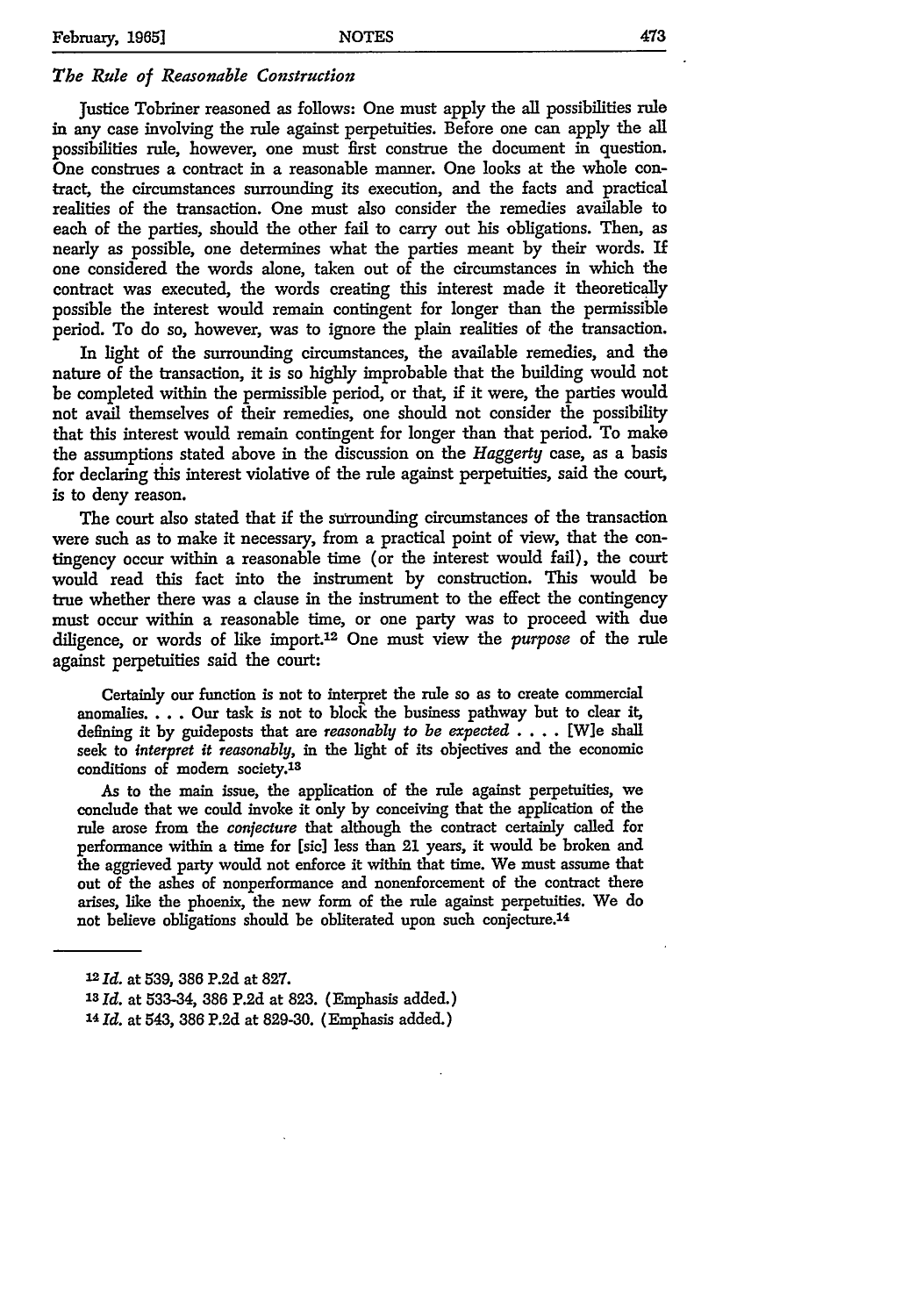#### *The "Possibilities" Become Practical*

In other words the only possibilities which the court will consider will be those which, from a practical point of view, lie within the realm of factual occurrence. No more is an interest to be invalidated because of the "conjecture" of a contingency which could occur only in theory.

## *Prior Decisions for Comparison*

This doctrine gives the courts the ability to take into consideration the circumstances and facts surrounding the creation of the contingent interest. It allows flexibility and discretion in the appraisal of these facts. The rule of reasonable construction and its measuring stick of practical possibilities does not permit the creation of perpetuities; it permits the court to allow reason to come into the application of the rule. If, after reasonable construction of the instrument in question, the court determines that a practical possibility does exist that the rule against perpetuities will be violated, the court is not prevented from invalidating the interest.

In *Lucas v. Hamm,15* an attorney was sued for malpractice. He had drafted a will creating a trust wherein the interests of the beneficiaries were found to violate the rule against perpetuities. The provision in question provided that the the trust was to terminate at 12:00 noon on the day fourteen years after the trust res was given to the trustee (closing of probate proceedings). The beneficiaries sued the attorney for the \$75,000 difference between what they would have received under a valid trust and the settlement the decision forced them to make with the heirs. The basis for invalidation was the failure of the attorney to put in a clause to the effect that in no event should the trust terminate later than twenty-one years after lives in being at the time of the testator's death. Since there was no such provision in the will, the court reasoned, and there was no *certainty* the probate of the estate would not last longer than seven years, the trust interests had to be destroyed. <sup>16</sup>

In *Estate of Campbell,17* the testator devised money free from trust, but in hopes it would be used for charitable purposes, to the persons who were holding certain offices in a fraternal organization on the date when the testator's estate was distributed (termination of probate proceedings). Since these officers were elected annually, the persons who were to take could not be ascertained until such time as the estate was actually distributed.

"[W]hile this event would, in the ordinary and usual course of events, probably occur within a few months, or at most a few years, after the death of the testatrix, yet it cannot be said that it is a condition that must inevitably happen within 21 years **... "18**

**<sup>16</sup>**Under *In re* Walkerly, 108 Cal. 627, 41 Pac. 722 **(1895),** in effect at that time, the trust had to terminate within 21 years from the date on which the interests of the beneficiaries were created in order for those interests to be valid. This doctrine was abolished in 1959 with the repeal of  $\S$  715.1 and the old  $\S$  771 and subsequent enactment of the new § **771** of the California Civil Code.

**1728** Cal. **App.** 2d 102, **82 P.2d** 22 **(1938).**

18 Id. at 104, 82 P.2d at 23 (Quoting from Johnson v. Preston, 226 Ill. 447, 457, **80 N.E. 1001,** 1004 **(1907).)**

**<sup>15 56</sup>** Cal. 2d 583, 364 P.2d 685 (1961).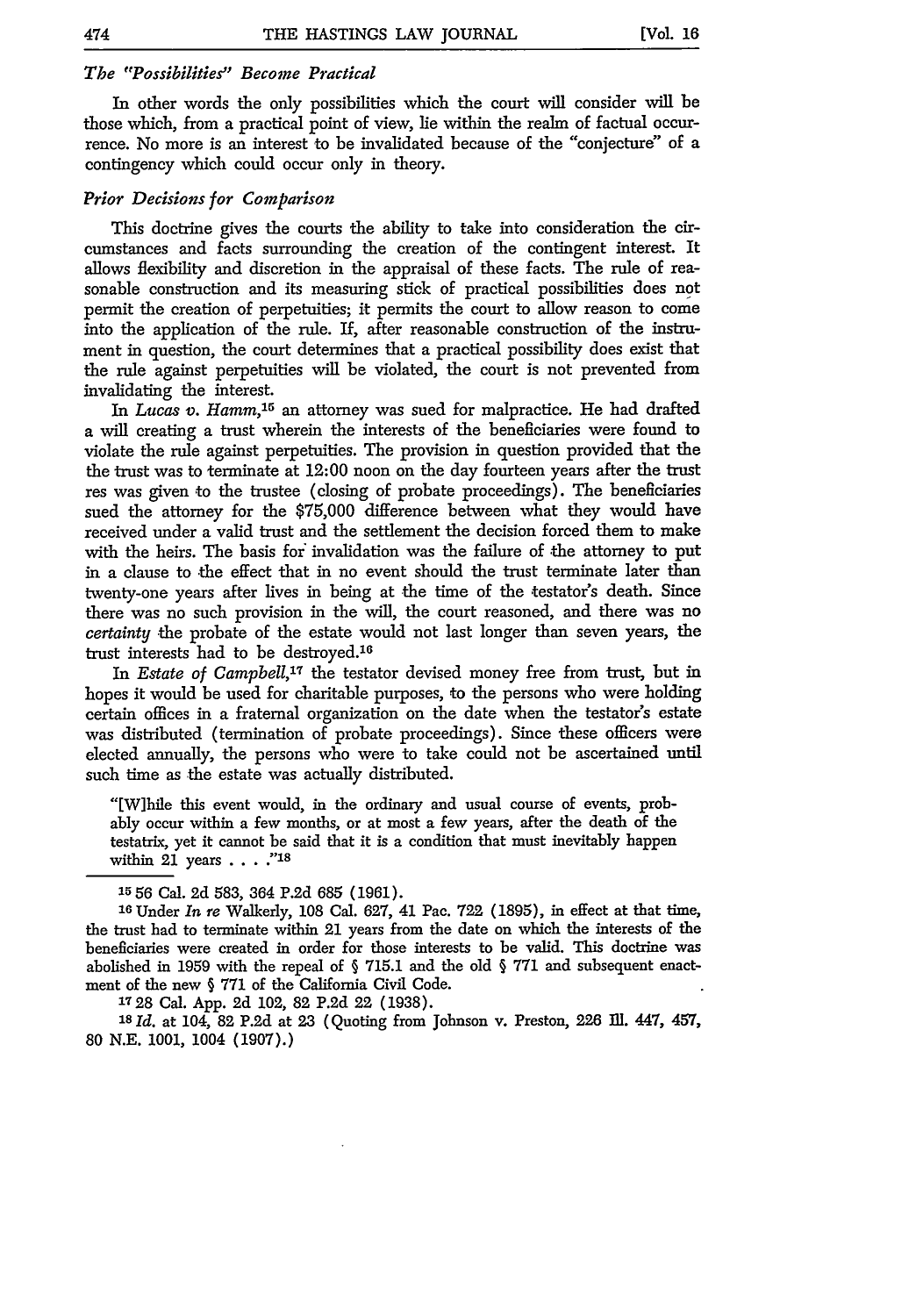One possibility, which cannot be overlooked, is that the probate proceedings might not have been started for many years . ... While it can be said that the reasonable probabilities were in favor of a distribution of this estate well within the time required, to hold that such a result, with the consequent vesting of interest, was certain to occur and would inevitably take place would be to disregard the statute [Section **716** of the Civil Code, at that time containing the all possibilities rule] **by** accepting a high degree of probability as a certainty. <sup>19</sup>

Compare the court's reasoning in the Connecticut case of *Belfield v. Booth*<sup>20</sup> where the devise was a gift to vest fourteen years after the settlement of the testator's estate. The court held the interest valid on the basis that the holder of the will was duty bound to produce it promptly, and the executor had a fiduciary obligation to settle the estate promptly. The testator expected both of these things to be done. Therefore, as a *matter of construction,* the fourteenyear period would commence at the time when the accounts of the executor or administrator of the estate were or should be settled in due course of administration. The court further held that this time *could not be delayed as long* as seven years from the testator's death.<sup>21</sup>

In *Estate of Gump,22* the settlor had conveyed property to the trustee, Wells Fargo Bank, in return for a loan of \$75,000. The trustee was to manage the property during a twenty year period, paying the settlor a certain monthly amount out of the proceeds. The trustee was to use whatever part of the proceeds was necessary to make improvements and repairs. In the making of improvements and repairs, the trustee was to have absolute discretion. The remainder of the proceeds was to be used to repay the loan. If the loan was repaid prior to the expiration of the twenty years, the trustee was to convey to the settlor's children, reserving a life estate for the settlor. If the settlor died within the twenty year period, the trustee was to convey the property to the children if they would execute a promissory note secured by a deed of trust on the property for the balance remaining to be paid. There was a provision that, in the event the loan was not paid off within the twenty year period set for the trust, the trust was to continue until sucfi time as the loan was paid in full. The settlor died eight years after execution of the trust instrument. The trustee conveyed to the children and took their promissory note secured by a deed of trust on the property. The provision regarding the possible duration of the trust beyond the twenty-year period was held invalid, however, on the following grounds: <sup>23</sup>

The provision of the trust against which the attack is launched and which it is claimed invalidates the entire trust, is that one which contemplates a possible continuance of the trust for an indefinite period beyond the twenty-year term because of a failure to clear the property of debt. *Theoretically,* the trustee might under its plenary power of management continue to encumber the property-perhaps to such an extent that the children of the trustor, or their issue, would never be willing to meet the condition of executing a promissory note and trust deed to secure payment of any remaining balance of the debt upon

- **2063** Conn. 299, **27** Atl. **585** (1893).
- *21 Id.* at 306-07, **27** Ad. at 587.
- 
- **22 16** Cal. 2d **535,** 107 P.2d 17 (1940). <sup>23</sup> The trust was upheld, however, on the ground this provision was severable.

*<sup>19</sup>Id.* at 105-06, 82 P.2d at 23-24.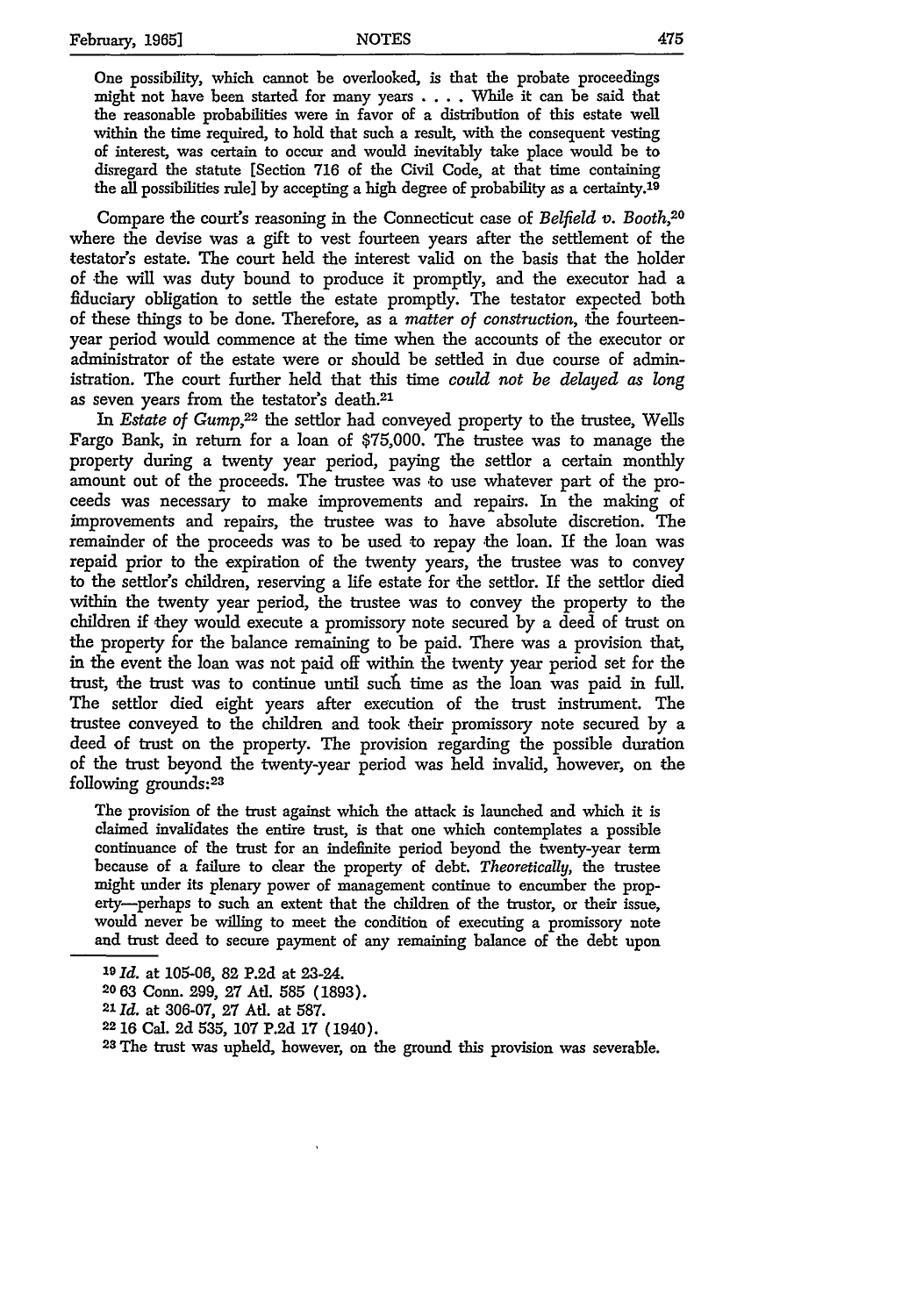conveyance to them of the real property **by** the trustee. *Practically, such a situation is most improbable.24*

The court then discusses the various code provisions the trustee would violate if it were to encumber the estate unreasonably, and the construction of the statutes to the effect that a provision granting such plenary powers to the trustee would be void. The beneficiaries would, of course, have a remedy against the trustee **ff** it were to encumber the property in an unreasonable manner. The court also discussed the fact that it was obvious the trust was set up primarily as security.for the loan, and the financial factors clearly showed that the loan would be repaid well within the twenty-year period. The court continued:

However, we have in mind the fact that in testing a trust agreement for violation of the rule against perpetuities or restraints on alienation, its validity is to be judged from the date of its inception . **. .** . [Ilt is not permitted to wait to see what happens in order to determine the validity or invalidity of the trust. *We shall, therefore, concede the possibility of the situation suggested by appellant arising* . . . and *shall proceed, upon the premise that this particular provision would be repugnant to the constitutional and statutory prohibitions against perpetuities and restraints on alienation . . . .25*

In other words, the provision was found invalid because it was *theoretically possible* the trustee would violate its trust and the beneficiaries would refuse to enforce their remedies against it. The court, at the same time, recognized the absence of any *real* possibility of this occurring.

Logic demands that the rule of reasonable construction and its measuring stick of practical possibilities, adopted in *Wong v. DiGrazia,* be extended beyond its immediate application to a contract to lease in a commercial transaction. The more modem method of construing *any* instrument is that adopted in contract law: 26 Look at the instrument as a whole, and try to determine from it and the surrounding circumstances what the parties intended, construing the instrument reasonably in light of those factors. The court is also correct in its statement that one of the factors which must be considered is any remedy which would be available to each of'the parties.

The rule of reasonable construction can easily be adopted to make good the invalidations occurring due to administrative contingencies,  $27$  such as termination of probate proceedings, etc. There is no reason why the court could not extend this to other situations where proof of the practical realities will show there can be no violation of the rule. For example, the courts have felt required to apply a conclusive presumption of continued ability to have issue until the person in question dies.28 As a result of applying this presumption, the interest is invalidated. Professor Leach gives the classic example:

<sup>24</sup> **16** Cal. **2d** at 546, **107 P.2d** at 23. (Emphasis added.)

**<sup>25</sup>***Id.* at 547, 107 P.2d at 23. (Emphasis added.)

**<sup>26</sup>See** 53 **CAL.** Jur. **2D** *Wills §§* 370-430 (1960) and cases collected therein; 15 **CAL.** Jur. **2D** *Deeds §§* 119-54 (1954) and cases collected therein; 12 **CAL.** Jur. **2D** *Contracts §§* 117-50, 154-55 (1953) and cases collected therein.

*<sup>27</sup>* Some courts hold that the time consumed for administrative matters is not to be considered at all for purposes of construing whether the rule against perpetuities has been violated. See 5 PowELL, **REAL PRoPERTY ff** 764[5] (1962) and collection of notes. Also see 4 RESTATEMENT, PROPERTY § 374, Comment *f* (1944).<br><sup>28</sup> Fletcher v. Los Angeles Trust & Sav. Bank, 182 Cal. 177, 187 Pac. 425 (1920).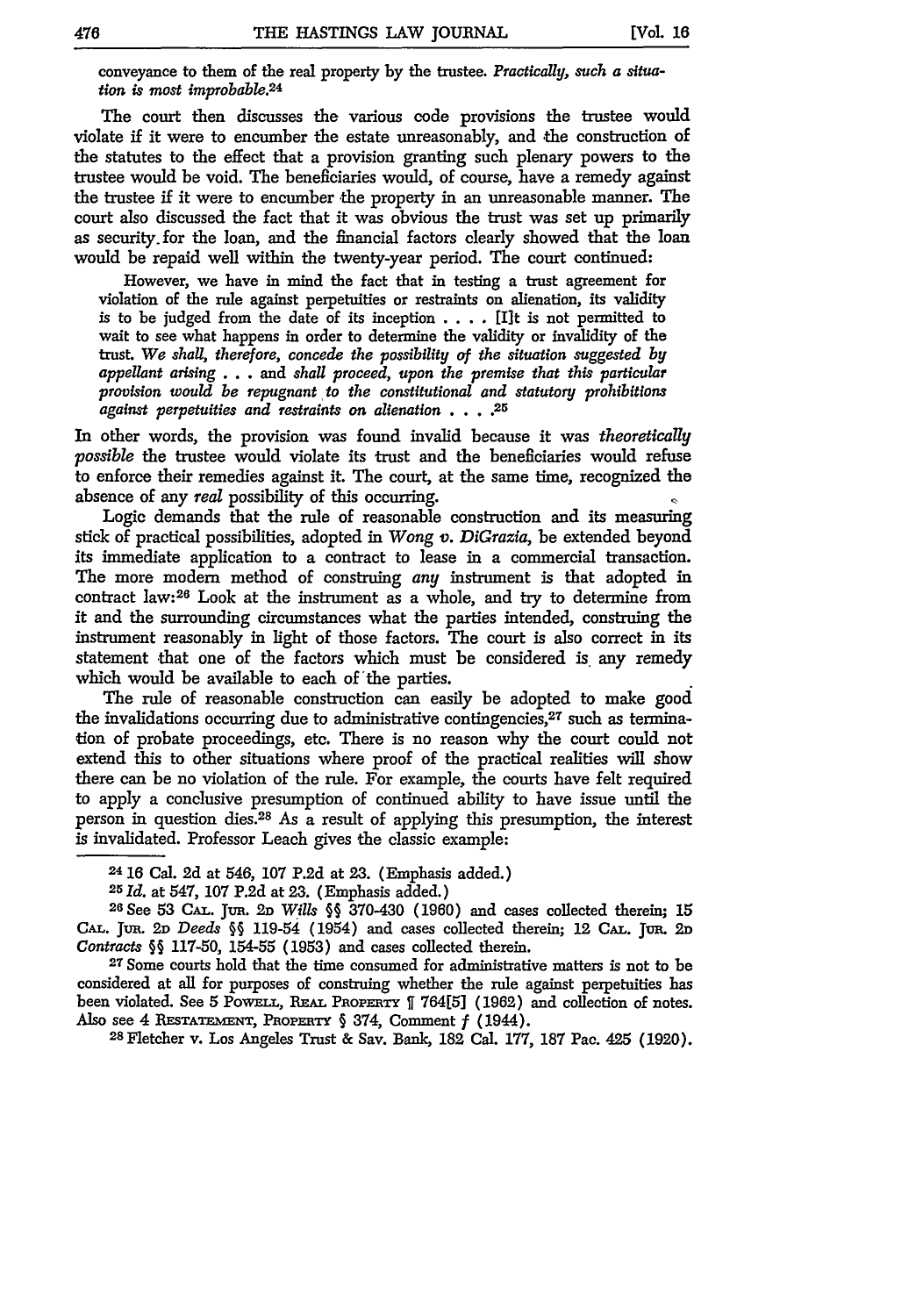*T* has a widowed sister, *A,* aged eighty. He leaves property in trust to pay the income to *A,* then to pay the income to the children of *A* for their lives, then to pay the principal to the children of such children. The gift to the children of *A's* children will be held void because of the possibility that *A,* aged eighty when the testator dies, will have another child. Since that child will not be alive when the testator dies, there is no certainty that the gift to such child's children will vest within lives in being and twenty-one years. This is absurd. *T* probably never intended to include any children which might be born to *A* after he died, and, even if he did, at the age of eighty, she could not have any more.<sup>29</sup>

As Professor Leach stated, in over twenty million births between 1923 and 1932, not one was to a woman over fifty-five, and .001 percent were to women over the age of fifty.<sup>30</sup>

It is recognized that the legislature's failure to enact a statute changing this conclusive presumption of continued ability to have issue to a rebuttable one presents a barrier to judicial trail-blazing in this field.31 However, since it would be extremely difficult to phrase a statute which would allow the proper flexibility required in this sort of a fact situation, could it not be argued that the legislature believed the matter might better be left to the court's construction of documents?

Under the terms of section 715.5 of the California Civil Code, the legislature has authorized the courts to construe or reform the instrument in question so as to make the interest valid, if at all possible. This process could easily have been resorted to in *Estate of Sahlender,32* and the interest in question held valid. This case involved a trust set up to pay income to the testator's daughter for life, then to her issue for life, with a gift over to children of such issue or to other relatives upon the daughter's death or the death of the issue. At the time of the testator's death, his daughter was a childless widow of fifty-five. The limitation to the issue for life and the limitations of the corpus to the issue or to the relatives was declared invalid on the ground that there was a "possibility" there might be children born to the testator's daughter after his death.

Under the rule of reasonable construction, would it not be reasonable to admit evidence of statistics such as those noted above? Or, facts surrounding the execution of the will could be shown. If, for example, the will **had** been executed when the daughter was thirty and happily married, the provision for the possibility of her having issue would be reasonable. The instrument did not become operative until the testator's death, and circumstances might have changed radically. Under the rule of reasonable construction, and its measuring stick of practical possibilities, would it not be reasonable to admit evidence to show these facts? Would it not be reasonable to allow the court to determine whether, in light of these facts, the testator actually intended to include the .Possibility of his daughter having issue? Or, in the alternative, if he did so intend, would he have continued to do so had he known such inclusion would have invalidated the other interests provided for in his will? The court is given the authority to look into these matters **by** the terms of section 715.5.

**31 See ABA SEcTIoN OF** REAL PRoPERTY, **PROBATE AND TRUST** LAW, **PERPETUITY** LEGISLATION HANDBOOK, Recommendation (2), at 8 (2d ed. 1962).

**3289** Cal. App. 2d 329, 201 P.2d 69 (1948).

**<sup>29</sup>**Leach, *Perpetuities in a Nutshell,* **51** I-Av. L. BEv. 638, 643 (1938). *30 Id.* at 643 n.12.